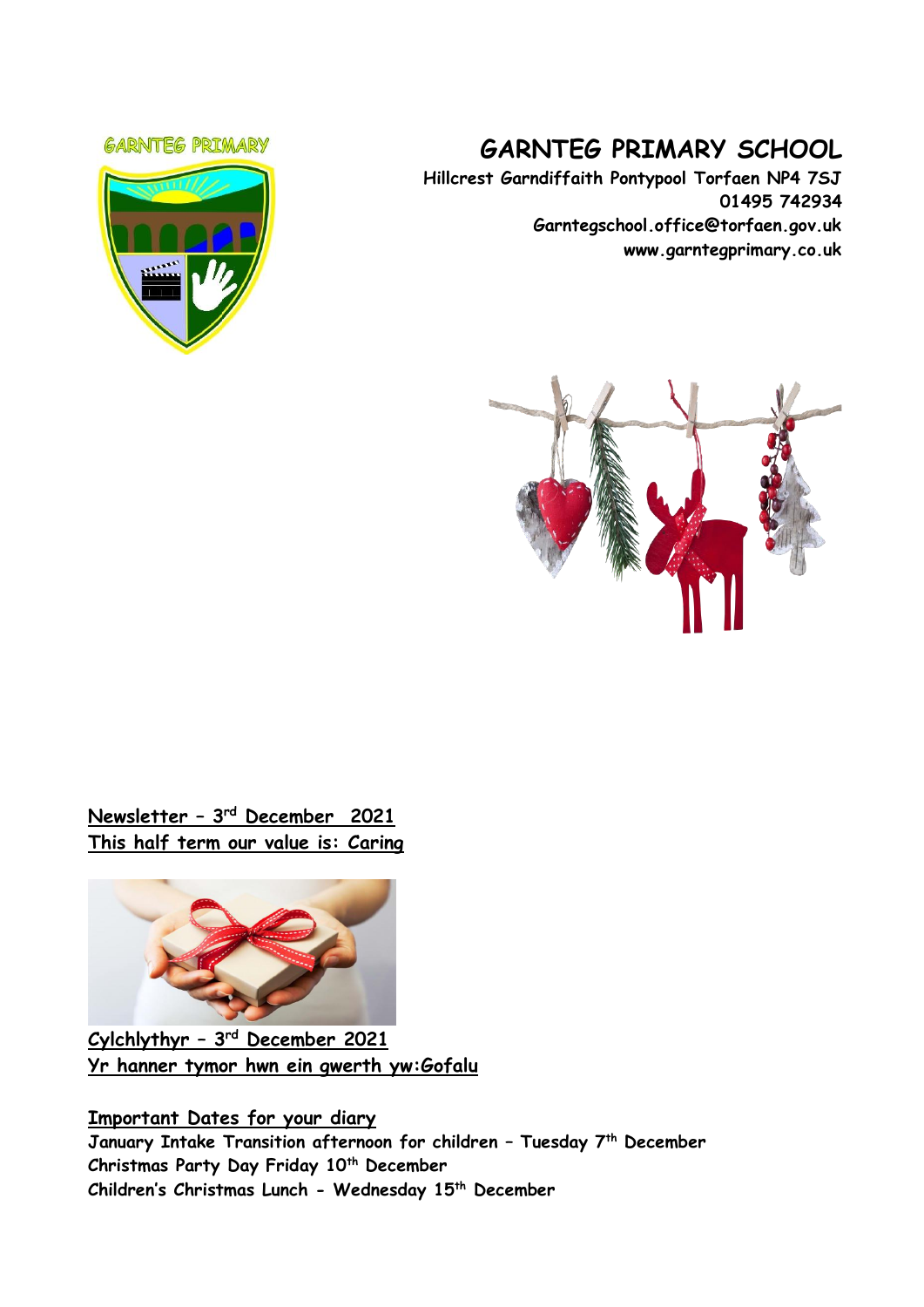**School Finishes for Christmas – Friday 17th December School starts back after Christmas – Tuesday 4th January 2022 Additional Jubilee Day – 29th April 2022 Inset day - 27th May 2022 Inset days - 21st and 22nd July 2022**

**Dear Parents/Carers, Annwyl Rhieni/Sy'n ofalwyr**



**All Christmas Parties are being held on Friday 10th December. Pupils can wear party clothes to school.**

**Hot Party Food boxes will be supplied free of charge to all pupils for their party dinner so no need to send in any packed lunch next Friday.**

## **Christmas Play and Wellbeing Camp**

**The Play Service are delivering Wellbeing Camp at Garnteg Primary School this Christmas period for children aged 5-11 from Monday 20th December until Wednesday 22nd December, the times are 10:00am-3:00pm and children require a packed lunch. Please click on the link below to register an interest in your child attending a provision. Please note that limited spaces are available and pre-booking is essential.** 

[https://iweb.itouchvision.com/portal/f?p=customer:category\\_link:::::CUID,LANG:CCA8599AE222B64E553E30594](https://eur03.safelinks.protection.outlook.com/?url=https%3A%2F%2Fiweb.itouchvision.com%2Fportal%2Ff%3Fp%3Dcustomer%3Acategory_link%3A%3A%3A%3A%3ACUID%2CLANG%3ACCA8599AE222B64E553E3059431401AB98C0B98E%2CEN%26P_LANG%3Den&data=04%7C01%7CSharron.Williams%40torfaen.gov.uk%7C578907f889df421ae14e08d9b339621d%7C2c4d0079c52c4bb3b3cad8eaf1b6b7d5%7C0%7C0%7C637737881301001547%7CUnknown%7CTWFpbGZsb3d8eyJWIjoiMC4wLjAwMDAiLCJQIjoiV2luMzIiLCJBTiI6Ik1haWwiLCJXVCI6Mn0%3D%7C3000&sdata=sxGv%2BSvAyBYAAwBfN9J8PSAeFcjlZpofQN3gXTvqLtQ%3D&reserved=0) [31401AB98C0B98E,EN&P\\_LANG=en](https://eur03.safelinks.protection.outlook.com/?url=https%3A%2F%2Fiweb.itouchvision.com%2Fportal%2Ff%3Fp%3Dcustomer%3Acategory_link%3A%3A%3A%3A%3ACUID%2CLANG%3ACCA8599AE222B64E553E3059431401AB98C0B98E%2CEN%26P_LANG%3Den&data=04%7C01%7CSharron.Williams%40torfaen.gov.uk%7C578907f889df421ae14e08d9b339621d%7C2c4d0079c52c4bb3b3cad8eaf1b6b7d5%7C0%7C0%7C637737881301001547%7CUnknown%7CTWFpbGZsb3d8eyJWIjoiMC4wLjAwMDAiLCJQIjoiV2luMzIiLCJBTiI6Ik1haWwiLCJXVCI6Mn0%3D%7C3000&sdata=sxGv%2BSvAyBYAAwBfN9J8PSAeFcjlZpofQN3gXTvqLtQ%3D&reserved=0)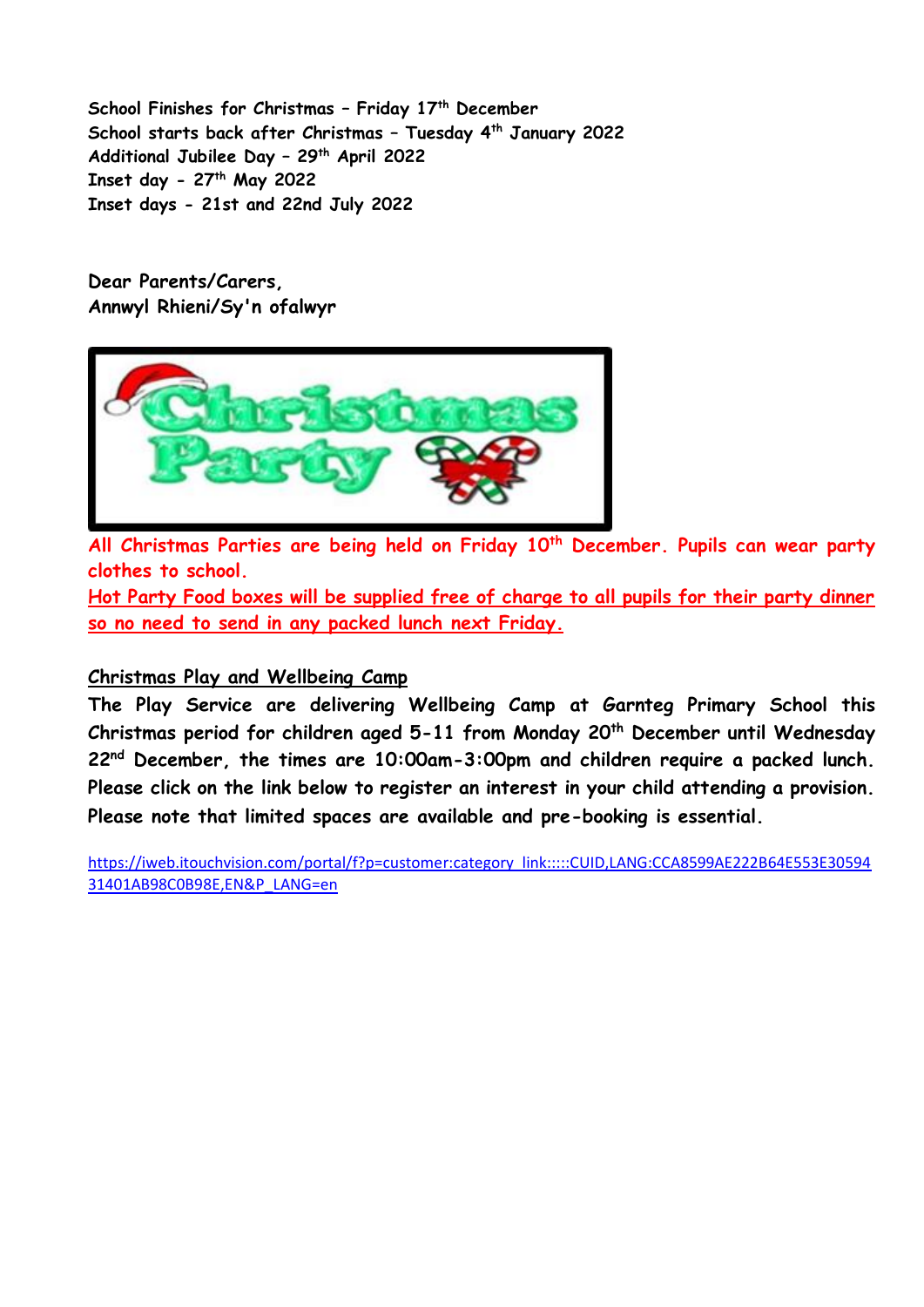

# **Christmas Fayre**

**On Saturday 11th December there will be a Christmas fayre at Garndiffaith Community Hall from 12.00 until 2.30. There will be lots of stalls with lots of bargains for Christmas.**

**There will also be a visit from Santa at 12.30. Please come along and join in the Christmas fun!**

## **Nursery January Intake 2022**

Thank you all for attending the virtual Nursery intake meeting yesterday, it was lovely to meet you and the children. We are looking forward to welcoming our Nursery intake for January 2022. We have scheduled an intake programme to provide as much information as possible to support a smooth transition for your child. Please see our school website for a video of the Nursery setting and the Nursery Intake PowerPoint for parent / carers for your reference.<https://www.garntegprimary.co.uk/nursery-intake-information>

Your child will be invited into Nursery for a transition afternoon on **Tuesday 7 th of December at 1pm – 2:30pm.**

## **ELF / Christmas / Sparkle jumpers**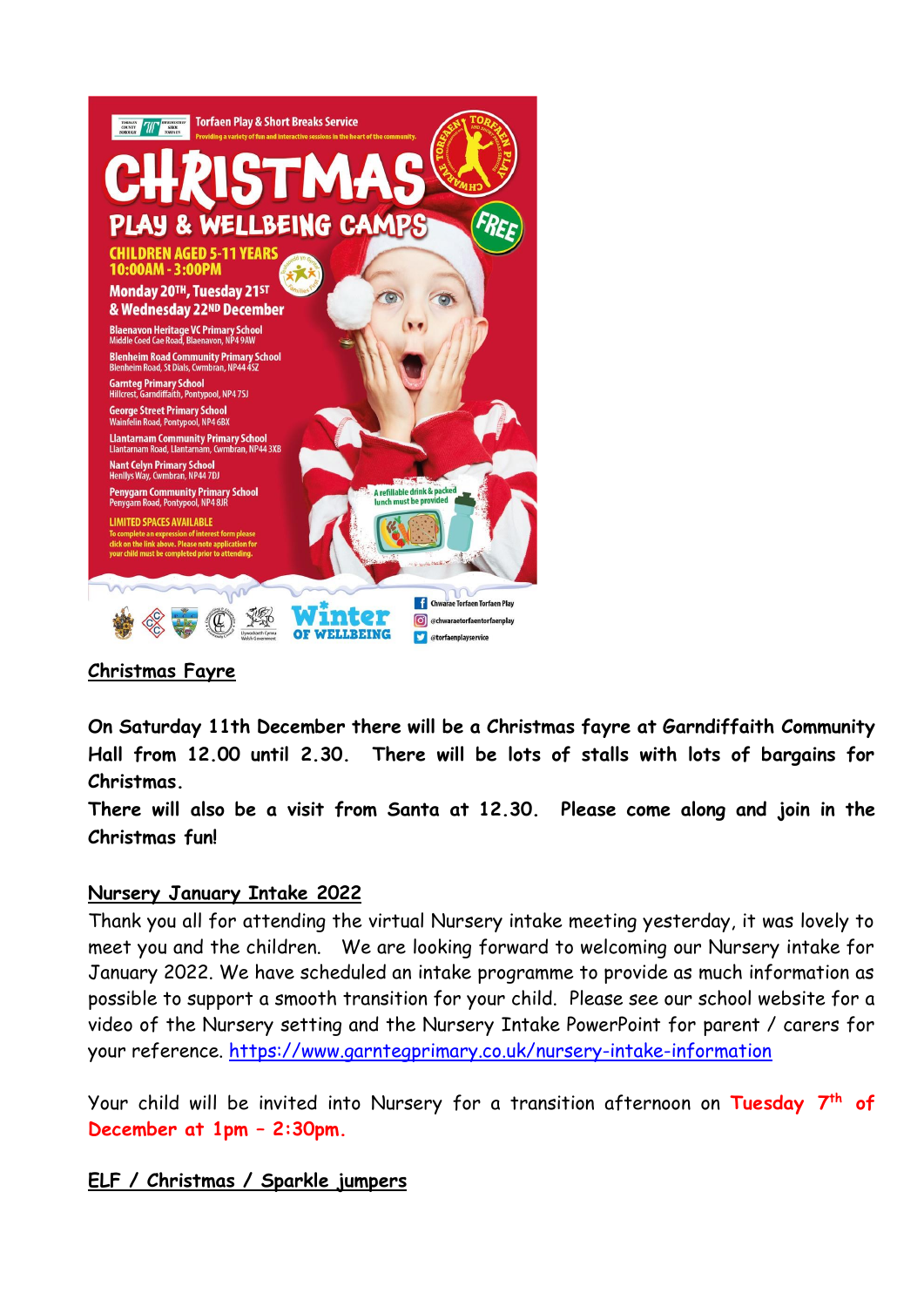

There were many Christmas Elves in school day! Everyone looked very festive **.** Children can wear their Christmas/Sparkle jumpers every Friday until the end of term. If you do have any Christmas/Sparkle jumpers which you

no longer use or need, we would be very grateful if you can send these into school from Monday.

## **Christmas Raffle**

*Please remember to return your raffle tickets in the envelopes provided and contact your child's teacher if you would like some extra tickets*

We will be holding our annual Christmas raffle in the last week of this term and would appreciate any kind donations. If you can donate or ask companies for donations, please could you send them into school as soon as possible.

We already have some lovely prizes including Vouchers, cuddly toys, chocolates etc and a fabulous Mini I Pad Air. We appreciate your continued support.

Last year the response was tremendous, and we were able to use money raised to buy many new inside and outside games for pupils to use in their classes. This year the money will be again used for classroom resources and will also go to local charities.

## **Christmas Lunch for Pupils**

Christmas Lunch will be held on Wednesday  $15<sup>th</sup>$  December, if you wish your child to have Christmas Lunch, please let your child's teacher know via class dojo as soon as possible. Only Christmas Lunch will be available from the canteen on this day.

## **Keeping Children Safe Online**

Each week we will be sharing guides that cover the key things parents/carers should know about the most popular social media and gaming apps used by our learners. These guides can be found in the 'In The Know' area of Hwb.

This week is all about **Roblox** – follow the link for age ratings, potential risks and what you can do to keep your child safe Roblox - [Hwb \(gov.wales\)](https://hwb.gov.wales/zones/keeping-safe-online/in-the-know/roblox/)

#### **Happen Survey**

In January pupils in years 4,5 and 6 will be asked to complete a short survey on their health and well-being as part of our primary school health network – HAPPEN [\(www.happen](https://eur03.safelinks.protection.outlook.com/?url=http%3A%2F%2Fwww.happen-wales.co.uk%2F&data=04%7C01%7CLinda.Davies%40torfaen.gov.uk%7Ccba7c9cdf62f4c6b03dd08d9b64fe66e%7C2c4d0079c52c4bb3b3cad8eaf1b6b7d5%7C0%7C0%7C637741276539056152%7CUnknown%7CTWFpbGZsb3d8eyJWIjoiMC4wLjAwMDAiLCJQIjoiV2luMzIiLCJBTiI6Ik1haWwiLCJXVCI6Mn0%3D%7C3000&sdata=OXBHW4wW2Ip9c6bKQ%2FhQNte7Mfel5tXdib5spxY6mPo%3D&reserved=0)[wales.co.uk\)](https://eur03.safelinks.protection.outlook.com/?url=http%3A%2F%2Fwww.happen-wales.co.uk%2F&data=04%7C01%7CLinda.Davies%40torfaen.gov.uk%7Ccba7c9cdf62f4c6b03dd08d9b64fe66e%7C2c4d0079c52c4bb3b3cad8eaf1b6b7d5%7C0%7C0%7C637741276539056152%7CUnknown%7CTWFpbGZsb3d8eyJWIjoiMC4wLjAwMDAiLCJQIjoiV2luMzIiLCJBTiI6Ik1haWwiLCJXVCI6Mn0%3D%7C3000&sdata=OXBHW4wW2Ip9c6bKQ%2FhQNte7Mfel5tXdib5spxY6mPo%3D&reserved=0). They will be asked questions such as how active they are, how well they can concentrate, what activities they would like to try in school and how happy they are in school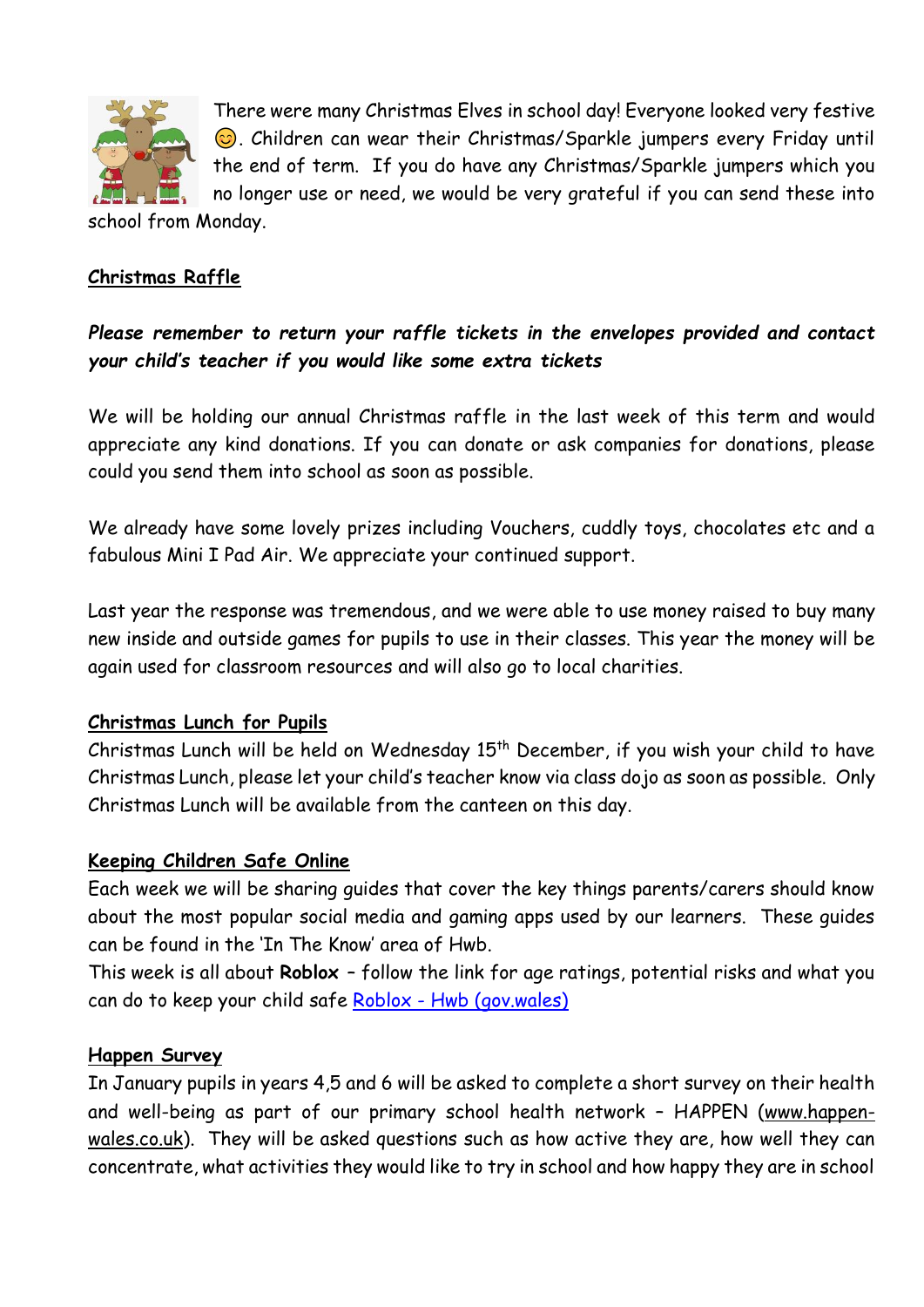and with their friends. The results will be used to ensure that our pupils are healthy, happy, confident individuals.

## [https://happen-wales.co.uk/information-sheet/](https://eur03.safelinks.protection.outlook.com/?url=https%3A%2F%2Fhappen-wales.co.uk%2Finformation-sheet%2F&data=04%7C01%7CLinda.Davies%40torfaen.gov.uk%7Ccba7c9cdf62f4c6b03dd08d9b64fe66e%7C2c4d0079c52c4bb3b3cad8eaf1b6b7d5%7C0%7C0%7C637741276539066123%7CUnknown%7CTWFpbGZsb3d8eyJWIjoiMC4wLjAwMDAiLCJQIjoiV2luMzIiLCJBTiI6Ik1haWwiLCJXVCI6Mn0%3D%7C3000&sdata=B1HtoQdy5coc70gbKZYChWvYK3bUxoGx6tKzs%2FRqSPo%3D&reserved=0)

Information about this survey can be found in the links above. If you **do not** wish your child to take part in the survey, please complete the form and return it as indicated within the information sheet.

We look forward to hearing your children's views.

## **Amgueddfa Cymru Fun filled Christmas Event**

Amgueddfa Cymru is again holding a digital at home event this year with Father and Mother Christmas, the mischievous elves and also a LIVE LINK TO LAPLAND! Tickets are £5 (+booking fee) per family and the event will be available through in Welsh, English and BSL and can be bought at [www.museum.wales.](http://www.museum.wales/) This will take place on Saturday 11 December. Families can enjoy a fun filled Christmas experience from the comfort of their own home

and join Father Christmas, Mother Christmas and the mischievous Elves for a feast of

festive fun from home **PLUS a live link to LAPLAND.**

A packed afternoon awaits with plenty of Christmas sparkle!

# **Here's what's on Santa's list:**

- ❖ Join a LIVE video call to meet real reindeer in Santa Claus Secret Forest Joulukka, LAPLAND
- ❖ Make Santa's favourite sweet treats with Mother Christmas in her kitchen as she shares her very special Gingerbread recipe
- ❖ Learn about some cool Welsh Christmas traditions
- ❖ Visit the Elves at their workshop to make paper snowflakes and snow globes
- ❖ Sing along to some festive favourite tunes with the Christmas Crew

Settle down for story time with Father Christmas in front of the fire.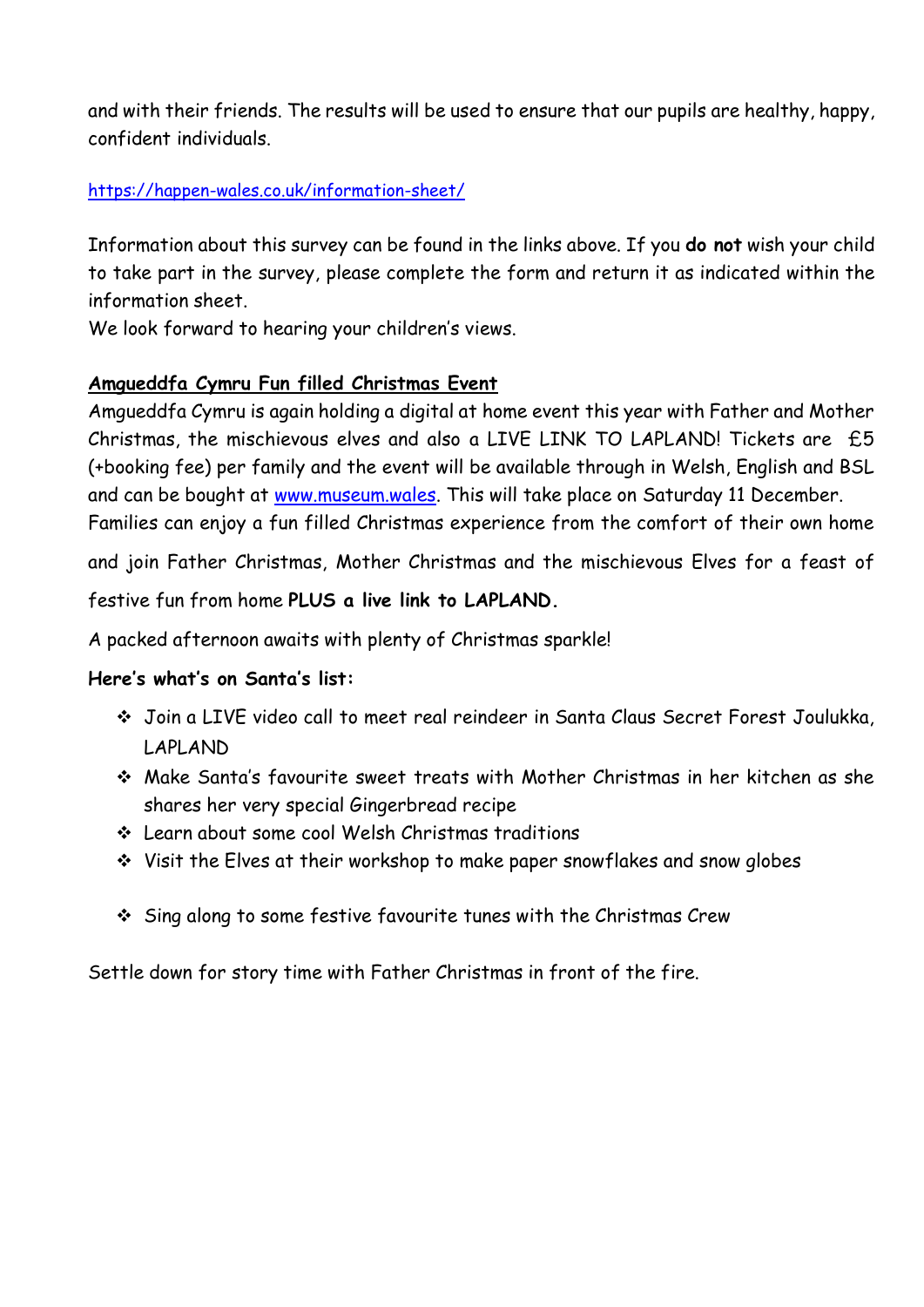## SIÔN CORN A'I FFRINDIAU | GARTREF **FATHER CHRISTMAS AND FRIENDS | AT HOME**

| 12.15pm            | Croeso                                                     |  |  |  |
|--------------------|------------------------------------------------------------|--|--|--|
|                    |                                                            |  |  |  |
|                    | Welcome                                                    |  |  |  |
|                    |                                                            |  |  |  |
|                    | 12.30pm Coginio gyda Siân Corn                             |  |  |  |
|                    | <b>Cooking with Mother Christmas</b>                       |  |  |  |
|                    |                                                            |  |  |  |
| 1.30 <sub>pm</sub> | Galwad BYW i'r Lapdir: Cwrdd â'r Corachod a'r Ceirw        |  |  |  |
|                    |                                                            |  |  |  |
|                    | yn 'Santa Claus Secret Forest' - Joulukka                  |  |  |  |
|                    | <b>LIVE call to Lapland: Meet the Elves &amp; Reindeer</b> |  |  |  |
|                    | at Santa Claus Secret Forest - Joulukka                    |  |  |  |
|                    |                                                            |  |  |  |
| 2.30pm             | <b>Cystadleuaeth Elfie</b>                                 |  |  |  |
|                    | <b>Elfie Competition</b>                                   |  |  |  |
|                    |                                                            |  |  |  |
|                    |                                                            |  |  |  |
| 3.30pm             | <b>EGWYL</b>                                               |  |  |  |
|                    | <b>BREAK</b>                                               |  |  |  |
|                    |                                                            |  |  |  |
| 4.45pm             | Gweithgareddau Crefft: Plu Eira a Globau Eira              |  |  |  |
|                    |                                                            |  |  |  |
|                    | <b>Craft Activity: Paper Snowflakes &amp; Snow Globes</b>  |  |  |  |
|                    |                                                            |  |  |  |
| 6.00pm             | Canu Carolau gydag YGG Llwyncelyn                          |  |  |  |
|                    | <b>Carol Singing with YGG Llwyncelyn</b>                   |  |  |  |
|                    |                                                            |  |  |  |
| 6.20pm             | <b>Siocled Poeth</b>                                       |  |  |  |
|                    |                                                            |  |  |  |
|                    | <b>Hot Chocolates</b>                                      |  |  |  |
|                    |                                                            |  |  |  |
| 6.40pm             | Amser Stori gyda Siôn Corn                                 |  |  |  |
|                    | <b>Story time with Santa</b>                               |  |  |  |
|                    |                                                            |  |  |  |
|                    |                                                            |  |  |  |
| 11/12/21           |                                                            |  |  |  |
|                    |                                                            |  |  |  |
|                    |                                                            |  |  |  |

## **Pupil of the week in classes**

| <b>Foundation Phase</b> |                                         | Key Stage 2                 |                      |  |
|-------------------------|-----------------------------------------|-----------------------------|----------------------|--|
| <b>Class</b>            | Pupil of the Week                       | Class                       | Pupil of the<br>Week |  |
| Nursery - Mrs Attewell  | AM Queen - Brooke<br>PM King - Bobi-Ray | Class 7 - Miss Williams     | Oscar                |  |
| Class 1 - Mrs Ngwenya   | Ollie-Jai                               | Class 8 - Miss Bones        | Danny                |  |
| Class 2 - Miss Brooks   | Chloe                                   | Class 9 - Mrs Lewis         | Lola                 |  |
| Class 3 - Mr Key        | Lewis                                   | Class 10 - Miss Paske       | Charlie              |  |
| Class 4 - Miss Brown    | Tomos P                                 | Class 11 - Mrs Rogers       | Logan                |  |
| Class 5 - Mrs Lee       | Lilly-Beth                              | Class 12 - Mrs Messore      | Paisley              |  |
| Class 6 - Miss Carroll  | Evan                                    | Class 13 - Mrs Parker-Evans | Jai                  |  |
|                         |                                         | Class 14 - Mr Phillips      | Liberty              |  |

**Nursery –** We've had another fabulous week in Meithrin. It started with a special visitor all the way from the North Pole – that's right, Sparkles came to join us in Nursery! He also wore the waterproof coat you made him, he said it kept him warm and dry all the way from the North Pole. Gwaith da boys and girls, you should be so proud of yourselves. We then started on our Christmas crafts/bags and cards. You all looked fabulous